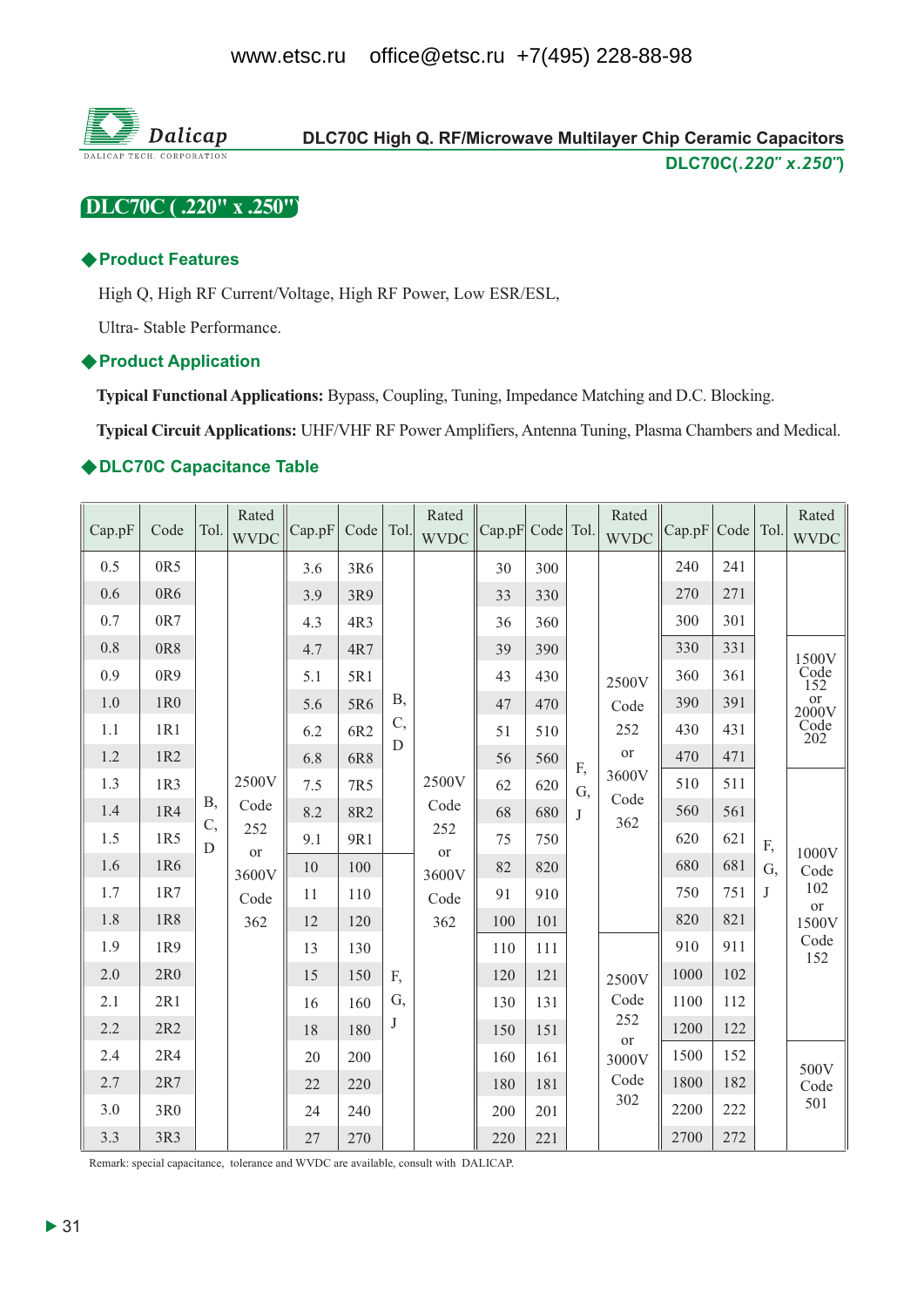

# ◆ DLC70C Capacitor Dimensions

unit:inch(millimeter)

|        |                        |               |                                  | <b>Capacitor Dimensions</b>    |                |                |                       | <b>Lead Dimensions</b>                       |                                               | Plated                              |
|--------|------------------------|---------------|----------------------------------|--------------------------------|----------------|----------------|-----------------------|----------------------------------------------|-----------------------------------------------|-------------------------------------|
| Series | Term.<br>Code          | Type/Outlines | Length                           | Width                          | Thick.         | Overlap        | Length                | Width                                        | Thickness                                     | Material                            |
|        |                        |               | $(L_c)$                          | (W <sub>c</sub> )              | (Tc)           | (B)            | $(L_L)$               | $(W_L)$                                      | $(T_L)$                                       |                                     |
| 70C    | W                      |               | .230<br>$+.025$<br>to $-.010$    | .250<br>$\pm .015$             | .165<br>(4.19) | .047<br>(1.20) |                       |                                              |                                               | 100% Sn<br>over Nickel<br>Plating   |
|        | $\mathbf L$            | Chip          | (5.84)<br>$+0.51$<br>$to -0.25)$ | (6.35)<br>$\pm 0.38$ )         | max            | max            |                       |                                              |                                               | 90 Sn10Pb<br>over Nickel<br>Plating |
| 70C    | <b>MS</b>              |               |                                  |                                |                |                | .500                  | .240                                         | .008                                          |                                     |
|        |                        | Microstrip    |                                  |                                |                |                | (12.70)               | $\pm$                                        | $\pm$                                         |                                     |
|        | AR                     |               |                                  |                                |                |                | min                   | .005                                         | .001                                          |                                     |
| 70C    |                        |               | .245                             | .250                           | .150           |                |                       | (6.10)                                       | (0.20)                                        |                                     |
|        |                        | Axial Ribbon  | $\pm$                            | $\pm$                          | (3.81)         |                |                       | $\pm 0.13$                                   | $\pm 0.025$ )                                 |                                     |
| 70C    | RR                     | Radial Ribbon | .025<br>(6.22)<br>$\pm 0.64$ )   | .015<br>(6.35)<br>$\pm 0.38$ ) | max            |                | .354<br>(9.00)<br>min | .118<br>$\pm .005$<br>(3.00)<br>$\pm 0.13$ ) | .012<br>$\pm .001$<br>(0.30)<br>$\pm 0.025$ ) | Silver-<br>plated                   |
|        |                        |               |                                  |                                |                |                |                       |                                              |                                               | Copper                              |
| 70C    | RW                     |               |                                  |                                |                |                | .709<br>(18.00)       |                                              |                                               |                                     |
|        |                        | Radial Wire   |                                  |                                |                |                | min                   | Dia.=. $031 \pm 004$                         |                                               |                                     |
|        |                        |               |                                  |                                |                |                | .906                  |                                              | $(0.80 \pm 0.10)$                             |                                     |
| 70C    | $\mathbf{A}\mathbf{W}$ |               |                                  |                                |                |                | (23.00)               |                                              |                                               |                                     |
|        |                        | Axial Wire    |                                  |                                |                |                | min                   |                                              |                                               |                                     |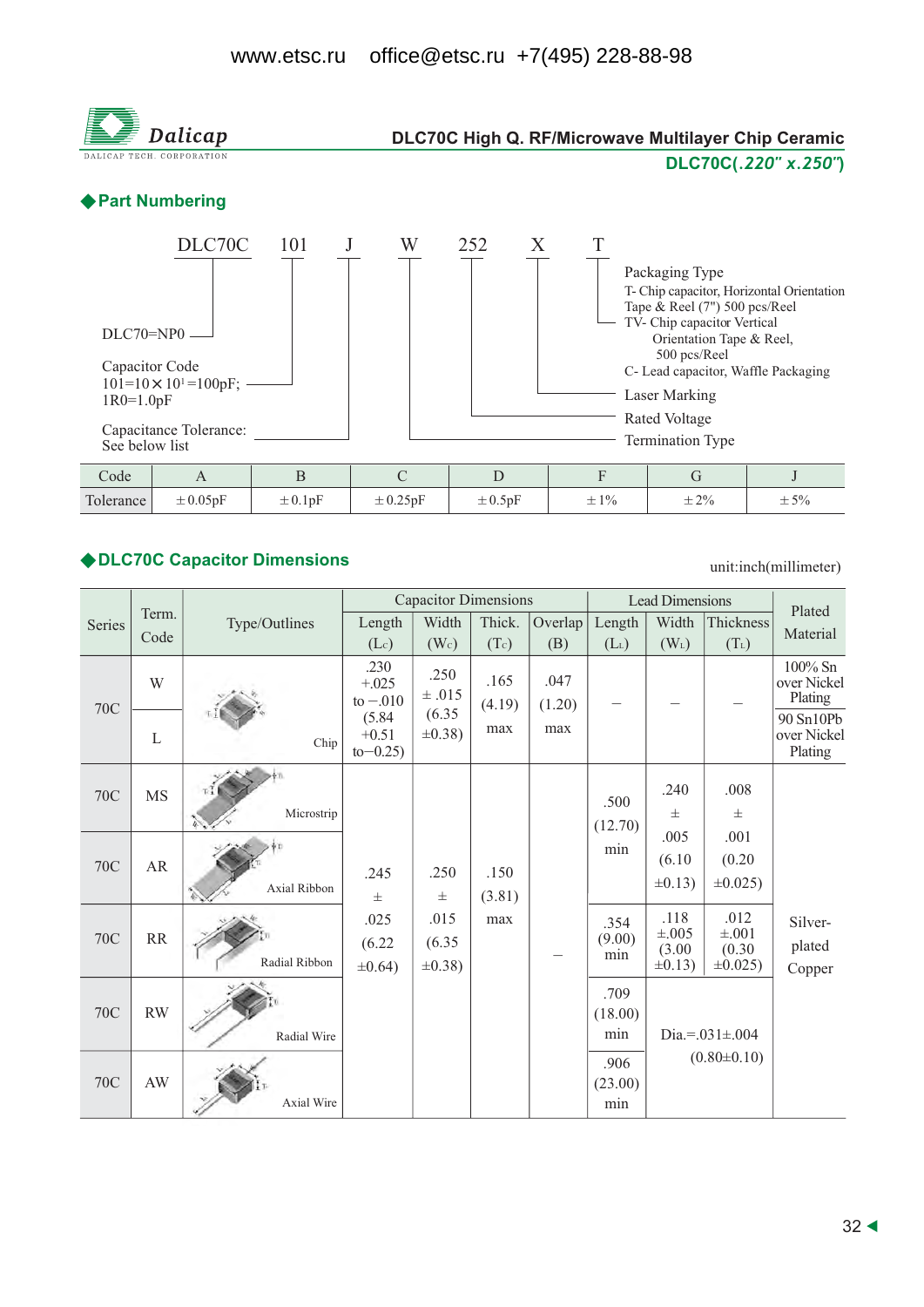

## DLC70C High Q. RF/Microwave Multilayer Chip Ceramic Capacitors DLC70C(.220" x.250")

### ◆DLC70C Capacitor Dimensions

#### unit:inch(millimeter)

|            |                |                                |                                                                   | <b>Capacitor Dimensions</b>             |                       |                       |                        | <b>Lead Dimensions</b>                       |                                             | Plated                                                           |
|------------|----------------|--------------------------------|-------------------------------------------------------------------|-----------------------------------------|-----------------------|-----------------------|------------------------|----------------------------------------------|---------------------------------------------|------------------------------------------------------------------|
| Series     | Term.<br>Code  | Type/Outlines                  | Length<br>(Lc)                                                    | Width<br>(W <sub>c</sub> )              | Thick.<br>(Tc)        | Overlap<br>(B)        | Length<br>$(L_L)$      | Width<br>$(W_L)$                             | Thickness<br>$(T_L)$                        | Material                                                         |
| <b>70C</b> | $\overline{P}$ | Chip<br>(Non-Mag)              | .230<br>$+.025$<br>to $-.010$<br>(5.84)<br>$+0.51$<br>$to -0.25)$ | .250<br>±.015<br>(6.35)<br>$\pm 0.38$ ) | .165<br>(4.19)<br>max | .047<br>(1.20)<br>max |                        |                                              |                                             | $100\%$ Sn<br>over Copper<br>Plating<br><b>RoHS</b><br>Compliant |
| 70C        | <b>MN</b>      | Microstrip<br>(Non-Mag)        |                                                                   |                                         |                       |                       | .500<br>(12.70)        | .240<br>$\pm$                                | .008<br>$_{\pm}$                            |                                                                  |
| <b>70C</b> | AN             | Axial Ribbon<br>(Non-Mag)      | .245<br>$_{\pm}$                                                  | .250<br>$\pm$                           | .150<br>(3.81)        |                       | min                    | .005<br>(6.10)<br>$\pm 0.13$ )               | .001<br>(0.20)<br>$\pm 0.025$ )             |                                                                  |
| 70C        | ${\rm FN}$     | Radial Ribbon<br>(Non-Mag)     | .025<br>(6.22)<br>$\pm 0.64$ )                                    | .015<br>(6.35)<br>$\pm 0.38$ )          | max                   |                       | .354<br>(9.00)<br>min  | .118<br>$\pm .005$<br>(3.00)<br>$\pm 0.13$ ) | .012<br>$\pm .001$<br>(0.30)<br>$\pm 0.025$ | Silver-<br>plated<br>Copper                                      |
| <b>70C</b> | <b>RN</b>      | Radial Wire<br>(Non-Mag)       |                                                                   |                                         |                       |                       | .709<br>(18.00)<br>min |                                              | Dia.=. $031 \pm 004$                        |                                                                  |
| <b>70C</b> | <b>BN</b>      | <b>Axial Wire</b><br>(Non-Mag) |                                                                   |                                         |                       |                       | .906<br>(23.00)<br>min |                                              | $(0.80 \pm 0.10)$                           |                                                                  |

### ◆ Tape & Reel Specifications

| Orientation | EIA  | A <sub>0</sub> | B <sub>0</sub> | K <sub>0</sub> | W     | P <sub>0</sub> | P <sub>1</sub> | $\mathbf{r}$ |      |     | Tape<br>$\sim$ Qty/reel Material |
|-------------|------|----------------|----------------|----------------|-------|----------------|----------------|--------------|------|-----|----------------------------------|
| Horizontal  | 2225 | 6.70           | 6.20           | 3.40           | 16.00 | 4.00           | 12.00          | 0.30         | 7.50 | 500 | Plastic                          |
| Vertical    | 2225 | 3.50           | 6.66           | 6.90           | 16.00 | 4.00           | 8.00           | 0.50         | 7.50 | 500 | Plastic                          |



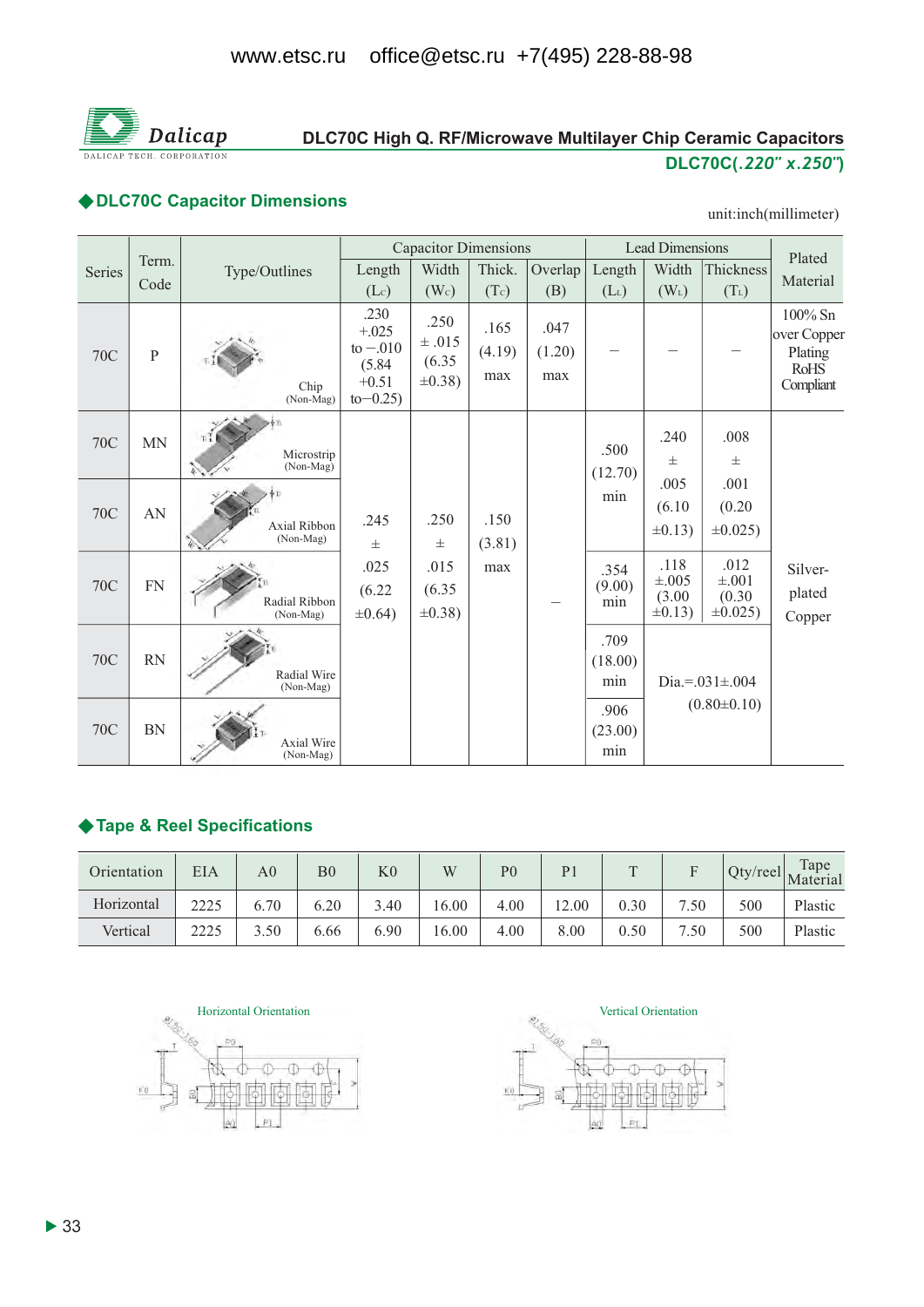

# DLC70C High Q. RF/Microwave Multilayer Chip Ceramic DLC70C(.220" x.250")

### **◆ Performance**

| Item                                  | Specifications                                                        |
|---------------------------------------|-----------------------------------------------------------------------|
| Quality Factor (Q)                    | Greater than 10,000 at 1 MHz.                                         |
|                                       | Test Voltage: 500V                                                    |
| Insulation Resistance (IR)            | $105$ Megohms min. @ +25°C at rated WVDC.                             |
|                                       | $104$ Megohms min. $\omega$ +125°C at rated WVDC.                     |
| Rated Voltage                         | See Rated Voltage Table                                               |
|                                       | 250% of Rated Voltage for 5 seconds, Rated Voltage ≤ 500VDC           |
| Dielectric Withstanding Voltage (DWV) | 150% of Rated Voltage for 5 seconds, 500VDC < Rated Voltage ≤ 1250VDC |
|                                       | 120% of Rated Voltage for 5 seconds, Rated Voltage > 1250VDC          |
| <b>Operating Temperature Range</b>    | $-55^{\circ}$ C to $+200^{\circ}$ C                                   |
| Temperature Coefficient (TC)          | $0 \pm 30$ ppm/°C (-55°C to +125°C)                                   |
| Capacitance Drift                     | $\pm$ 0.02% or $\pm$ 0.02pF, whichever is greater.                    |
| Piezoelectric Effects                 | None                                                                  |
| <b>Termination Type</b>               | See Termination Type Table                                            |

Capacitors are designed and manufactured to meet the requirements of MIL-PRF-55681 and MIL-PRF-123.

#### ◆ Environmental Tests

| Item                                              | Specifications                                                                                                                                                     | Method                                                                                                                                                                                                                                                                  |
|---------------------------------------------------|--------------------------------------------------------------------------------------------------------------------------------------------------------------------|-------------------------------------------------------------------------------------------------------------------------------------------------------------------------------------------------------------------------------------------------------------------------|
| Thermal<br><b>Shock</b><br>Moisture<br>Resistance | DWV: the initial value<br>IR: Shall not be less than $30\%$<br>of the initial value<br>Capacitance change:<br>no more than 0.5% or 0.5pF.<br>whichever is greater. | MIL-STD-202, Method 107, Condition A.<br>At the maximum rated temperature (-55 $\degree$ and 125 $\degree$ ) stay 30 minutes.<br>The time of removing shall not be more than 3 minutes.<br>Perform the five cycles.<br>MIL-STD-202, Method 106.                         |
| Humidity<br>(steady state)                        | DWV: the initial value<br>IR: the initial value<br>Capacitance change:<br>no more than 0.3% or 0.3pF.<br>whichever is greater.                                     | MIL-STD-202, Method 103, Condition A, with 1.5 Volts D.C.<br>applied while subjected to an environment of $85^{\circ}$ C with $85\%$<br>relative humidity for 240 hours minimum.                                                                                        |
| Life                                              | IR: Shall not be less than $30\%$<br>of the initial value<br>Capacitance change:<br>no more than $2.0\%$ or $0.5pF$ .<br>whichever is greater.                     | MIL-STD-202, Method 108, for 2000 hours, at $125^{\circ}$ C.<br>200% of Rated Voltage for Capacitors, Rated Voltage ≤ 500VDC<br>120% of Rated Voltage for Capacitors, 500VDC < Rated Voltage ≤ 1250VDC<br>100% of Rated Voltage for Capacitors, Rated Voltage > 1250VDC |